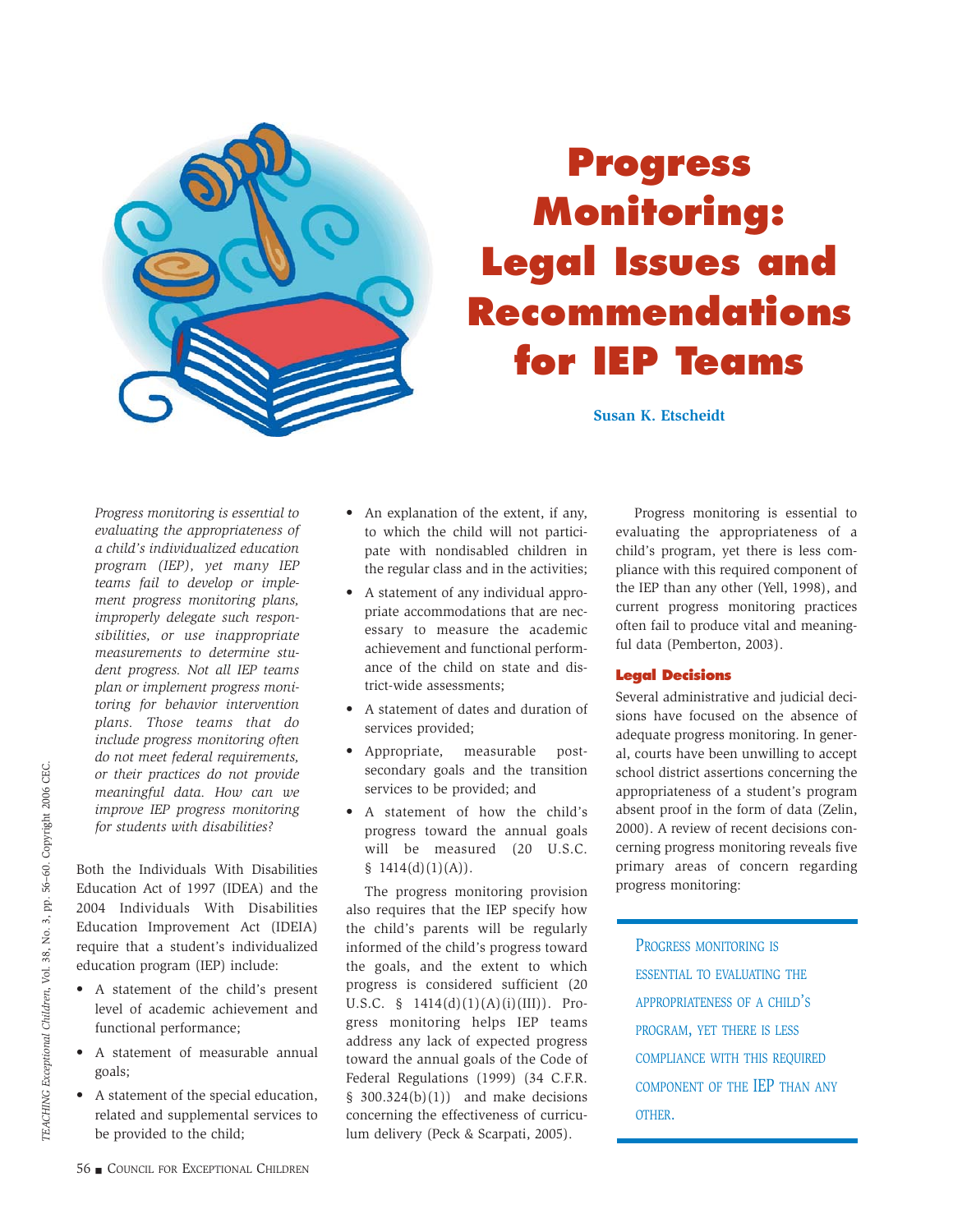- The IEP team fails to develop or implement progress monitoring plans;
- Responsibilities for progress monitoring are improperly delegated;
- The IEP team does not plan or implement progress monitoring for behavior intervention plans (BIPs);
- The team uses inappropriate measures to determine student progress towards graduation; or
- Progress monitoring is not frequent enough to meet the requirements of IDEA or to provide meaningful data to IEP teams.

## **Lack of Plans for Progress Monitoring**

IDEA 1997 clearly required that a student's IEP include a plan for progress monitoring, yet many IEPs have been deemed inadequate—to the extent of denying students with disabilities an appropriate education—because of a lack of such plans or a failure to implement them.

In *Pennsbury School District* (2000), the hearing officer concluded that an IEP lacked "adequate statements regarding how [the student's] progress toward the annual goals will be measured" (102 LRP 10466) and that the IEP was not reasonably calculated to provide educational benefit to the student. The hearing officer in *Escambia County Public School System* (2004) issued a stronger decision, concluding:

> The most glaring deficiency was the absence of a notation as to whether *[the student]* had mastered any of his benchmarks . . . without the dates of mastery of benchmarks indicated on the IEP a parent cannot determine the progress that the child has been making during the school year . . . it is crucial that a parent (or other IEP member) be able to examine the IEP document to see if satisfactory progress is being made toward the attainment of the student's annual goals and if not, whether there is a need for adjustments to his program (42 IDELR 248).

Another state administrative review officer noted that "simple checkmarks indicating progress rather than regression or achievement of [the student's] goals" did not meet the requirements of IDEA, and ordered the IEP team to reconvene and draft an IEP with "objective measures of measuring progress" (*Rio Rancho Public Schools*, 2003, 40 IDELR 140).

IDEA 1997 CLEARLY REQUIRED THAT A STUDENT'S IEP INCLUDE A PLAN FOR PROGRESS MONITORING, YET MANY **IEPS** HAVE BEEN DEEMED INADEQUATE TO THE EXTENT OF DENYING STUDENTS WITH DISABILITIES AN APPROPRIATE EDUCATION BECAUSE OF A LACK OF SUCH PLANS OR A FAILURE TO IMPLEMENT THEM.

### **Responsibility for Progress Monitoring**

Progress monitoring is the responsibility of the IEP team. At the time an IEP is developed, it must specify and document plans for progress monitoring, including what will be monitored, who will monitor, when and where the monitoring will be conducted, and how the data will be reported.

Although paraprofessionals and aides may assist in data collection for progress monitoring, the IEP team is charged with determining if the child's progress is sufficient. Two administrative decisions from Iowa highlighted the duties of IEP teams concerning progress monitoring. In *Sioux City Community School District v. Western Hills Area Education Agency 12* (2003), the administrative law judge concluded that the school district failed in its responsibility to monitor progress of a seven-year-old child with autism who was fully included in a general education first-grade classroom. Although the paraprofessional was involved in data collection, the special education teacher specified on the IEP to monitor progress did not

regularly observe in the general education classroom and did not monitor or record progress toward goals. The administrative law judge determined that the "confusion of roles and responsibilities of IEP implementation and progress monitoring" may have been an "artifact of insufficient planning" for the child's full inclusion (103 LRP 37969). Similarly, in *Linn-Mar Community School District v. Grant Wood Area Education Agency 10* (2004), a 19-yearold student with autism was placed with an associate who was responsible for instruction, behavior management, and data collection. Yet the IEP team failed to document his progress, although the parents provided extensive documentation of the student's behavior deterioration and the inadequacy of his special education program. The administrative law judge (ALJ) concluded that

> The progress monitoring data presented by the school district is vague for certain IEP components and nonexistent for others. Few meaningful data are available to help the IEP team review progress or confidentially convince this ALJ that the programs offered to [the student] were calculated to provide meaningful benefit (41 IDELR 24).

The parents were awarded 3 years of compensatory education.

AT THE TIME AN IEP IS DEVELOPED, IT MUST SPECIFY AND DOCUMENT PLANS FOR PROGRESS MONITORING, INCLUDING WHAT WILL BE MONITORED, WHO WILL MONITOR, WHEN AND WHERE THE MONITORING WILL BE CONDUCTED, AND HOW THE DATA WILL BE REPORTED.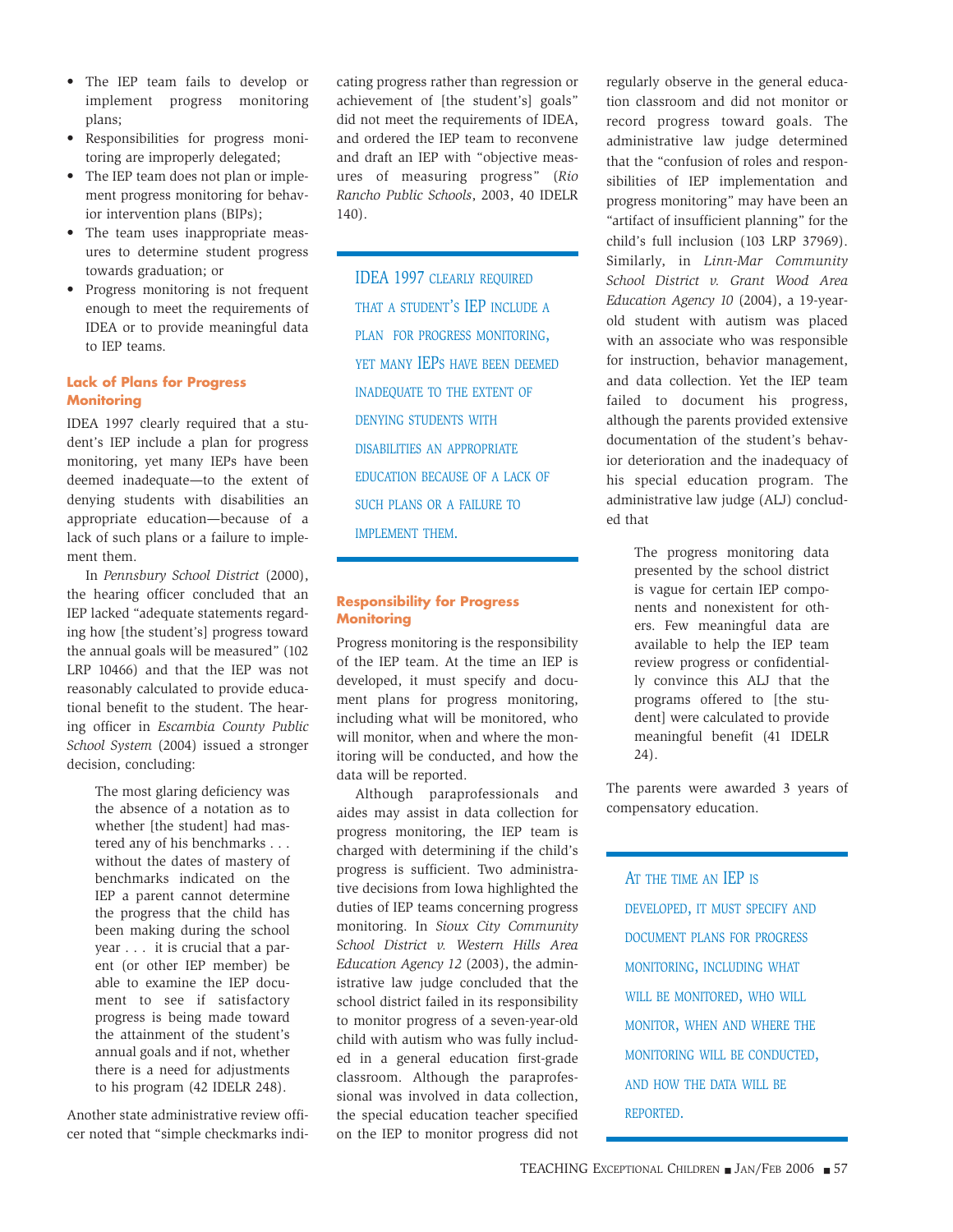

#### **Behavior Intervention Plans**

Both IDEA 1997 and the IDEIA of 2004 require IEP teams to consider factors including "in the case of a child whose behavior impedes his or her learning or that of others, consider, when appropriate, strategies, including positive behavioral interventions, strategies, and supports to address that behavior" (20 U.S.C. §  $1414(d)(3)(B)(i)$ . The intent of the provision is to develop proactive, preventive approaches to behavior problems rather than reactive or punitive responses such as time-out or suspension (Bartlett, Weisenstein, & Etscheidt, 2002).

Although neither IDEA nor federal regulations specified the components of a behavioral intervention plan (BIP), the administrative law judge in *Mason City Community School District v. Northern Trails Area Education Agency 2* (2001) concluded that a BIP must be based on assessment data, be individualized to meet the child's unique needs, include positive behavioral support strategies, be implemented as planned, and be monitored to determine the effect of the planned interventions. Another administrative law judge determined that the lack of specificity and progress monitoring for a BIP for a young child with Asperger's syndrome rendered the IEP inappropriate (*West Des Moines Community School District v. Heartland Area Education Agency*, 2002). The IEP team must "assess what is or is not working for [the student] whom everyone has agreed is dealing with significant behavioral challenges" (36 IDERL 222).

#### **Progress Toward Graduation**

Case law has clarified that in order to graduate a student with a disability under IDEA, the student must meet a district's general graduation policies and achieve sufficient progress toward IEP goals and objectives (*Kevin T. v. Elmhurst Community School District No. 205*, 2001).

In *Black River Falls School District* (2004), a hearing officer concluded that although the student met general graduation requirements, he failed to make progress on IEP goals and objectives. No objective criteria were used to determine progress, and the district failed to make a determination about the sufficiency of progress and the student's readiness to graduate.

#### **Frequency of Reporting Progress**

IDEA requires that the IEP must include a statement of how the child's parents will be regularly informed of both progress toward goals and the extent to which that progress is sufficient (20 U.S.C. § 1414(d)(1)(A)(viii)). Teams must also report progress "at least as often as parents are informed of their nondisabled child's progress" (20 U.S.C.  $§ 1414(d)(1)(A)(viii)(II)).$ 

Two decisions found that the frequency of progress monitoring was inconsistent with IDEA's requirements, or was not frequent enough to provide the IEP team with meaningful data. In *Alta Loma Elementary School* (2002), a school district failed to report a student's progress toward IEP goals three times during the year, the frequency that parents of nondisabled children were informed. Although this did not result in denial of an appropriate program, the student's parents argued that without such information, they were not able to participate fully in the development of their child's IEP. The 19-yearold student with a progressive muscular disorder in *Del Norte County Unified School District* (2000) required frequent data collection and quarterly assessments of his communication skills. The hearing officer concluded that frequent assessment of communication progress would provide the IEP team "with the accurate assessment data needed to make any changes necessary in [the student's] communication devices and/or communication goals and objectives" (33 IDELR 50).

## **Improving Progress Monitoring for Students With Disabilities**

#### **Develop Plans for Progress Monitoring That Include Multiple Measures**

The IEP team must select an appropriate progress monitoring approach for each student goal or objective. Simple checkmarks or arrows as progress indicators are insufficient. If checkmark summaries are used, they must be based on data collected and accessible to the IEP team, and should include direct measures, indirect measures, and authentic measures of progress.

*Direct measures* may include behavior observation or curriculum-based assessment (CBA). Behavior observation is a valid index of student performance and assists in progress monitoring; techniques include frequency recording, duration recording, interval recording, and time sampling (Maag, 2004). CBA is an evaluation of a student's performance in the specific curriculum employed by the school. The method involves direct observation of performance and repeated recordings of student response (Hargrove, Church, Yssel, & Koch, 2002). Criterion-referenced tests (CRT) and curriculum-based measurement (CBM) are two types of CBA measures. CRTs are teacher-constructed tests to assess student performance in a hierarchy of skills from the curriculum (Jones, 2001). A CBM is a set of standard, simple, short-duration fluency measures of reading, spelling, written expression, and mathematics to assess key indicators of student achievement (Shinn & Shinn, 2001). Direct measures provide valid and reliable indications of student progress.

Student progress may also be monitored with *indirect measures* to supplement the direct, objective methods. Indirect measures include rubrics, goal attainment scaling, or student self-monitoring. Rubrics are useful measures of student performance for a variety of goals and objectives. A rubric describes performance competencies on a Likert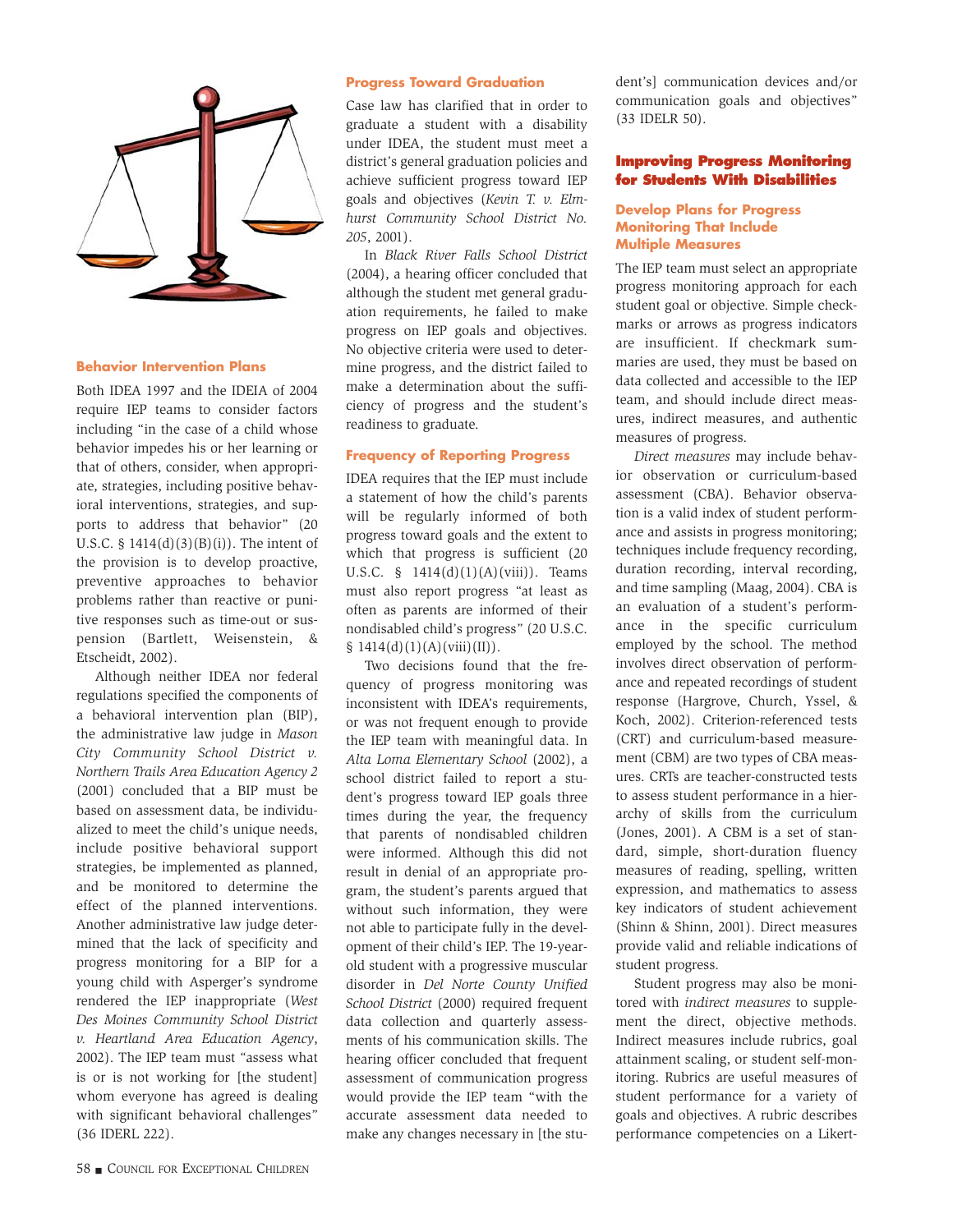type scale with both qualitative and quantitative descriptions. For example, a rubric for a writing goal may include a performance description ranging from "fresh and vigorous" to "nonspecific and immature" in evaluating word choice or from "clear descriptions and explanations" to "completely lacking" in evaluating story development (Schirmer & Bailey, 2000, p. 54). Variations of rubric-based measures include T-charts (Stanford & Reeves, 2005), spelling rubrics (Loeffler, 2005), and mnemonic rubrics (Jackson & Larkin, 2002). Goal attainment scaling (GAS) is similar to a rubric approach; it involves rating student responses on a 5-point scale of best-to-worst outcomes. For example, the scale for a student goal of accuracy may include a range from totally correct to totally incorrect, and the scale for a goal concerning compliance to teacher directions may range from never to always. GAS provides a "time efficient and user-friendly" account of student progress (Roach & Elliott, 2005, p. 15). Teachers may use GAS daily as a repeated measure of student progress, or students might use the scale as a self-monitoring measure.

Student self-monitoring is another index of progress. Students can be cued to monitor behavior and to record the occurrence or nonoccurrence of the behavior. Self-monitoring has been used extensively in school settings (Wheeler & Richey, 2005), but is rarely considered as a source of progress monitoring data for IEPs.

Progress monitoring may also be enhanced by including *authentic measures of performance*. Informal conferences with students help teachers assess student performance (Alexandrin, 2003). Teachers may summarize the conversations in anecdotal notes included in a student's IEP file. Portfolio approaches to progress monitoring might also be considered; student work samples may provide important indicators of progress toward IEP goals. Students should be involved in the construction and evaluation of their portfolio work (Kleinert, Green, Hurte, Clayton, & Oetinger, 2002). Assistive technology can be used to help construct portfolios for students with severe disabilities (Denham & Lahm, 2001). Similarly, videotaping can effectively supplement other measures, and may be shared with parents to show a child's level of performance and improve parental awareness of the child's progress (Hundt, 2002).

### **Specify the Who, Where and When of Progress Monitoring**

After identifying the IEP goals and settling on progress measures, the IEP team must specify how the progress monitoring plan will be implemented. This includes identifying the individuals responsible for data collection, along with the location, dates, and time of data collection. Although paraprofessionals and aides may assist in data collection, the IEP team is responsible for decisions concerning the adequacy of student progress. Certain members of the IEP team may be responsible for direct measures such as behavior observation (e.g., a school psychologist), and teachers, parents, or students may collect indirect measures. Members of the IEP team who are responsible for implementing IEP goals should also be responsible for monitoring progress toward those goals. The team should also establish frequency of data collection, to provide sufficient data for evaluating the student's progress.

THE IEP TEAM MUST SPECIFY HOW THE PROGRESS MONITORING PLAN WILL BE IMPLEMENTED, IDENTIFYING THE INDIVIDUALS RESPONSIBLE FOR DATA COLLECTION, ALONG WITH THE LOCATION, DATES, AND TIME OF DATA COLLECTION.

## **Monitor Both Academic and Behavioral Goals**

Often academic goals for students with disabilities are specified in the IEP document, and behavioral goals are included in a BIP. Plans for evaluating BIP effectiveness should include both direct and indirect measures (Wheeler &

## **Improving Progress Monitoring**

- Develop plans for progress monitoring that include multiple measures.
- Specify the who, where, and when of progress monitoring.
- Monitor both academic and behavioral goals.

Richey, 2005). As with academic goals, the BIP should clearly specify the "who, where, and when" for progress monitoring.

MEMBERS OF THE IEP TEAM WHO ARE RESPONSIBLE FOR IMPLEMENTING IEP GOALS SHOULD ALSO BE RESPONSIBLE FOR MONITORING PROGRESS TOWARD THOSE GOALS.

IEP teams must also recognize graduation as an academic goal, and plan to collect data supporting a student's readiness for graduation. Importantly, IDEIA requires that appropriate, measurable postsecondary goals be developed for students with disabilities (20 U.S.C. § 1414(d)(1)(A)(i)(VIII)). Progress monitoring of postsecondary goals helps to ensure that transition plans and services are appropriate and that students with disabilities are "prepared to lead productive and independent adult lives" (20 U.S.C. § 1404(c)(5)(A)(ii)).

## **Final Thoughts**

The 2004 reauthorization of IDEA ensured that progress monitoring remain a required component of an IEP; other provisions mandated greater accountability for student progress. The President's Commission on Excellence in Special Education highlighted the importance of adequate progress moni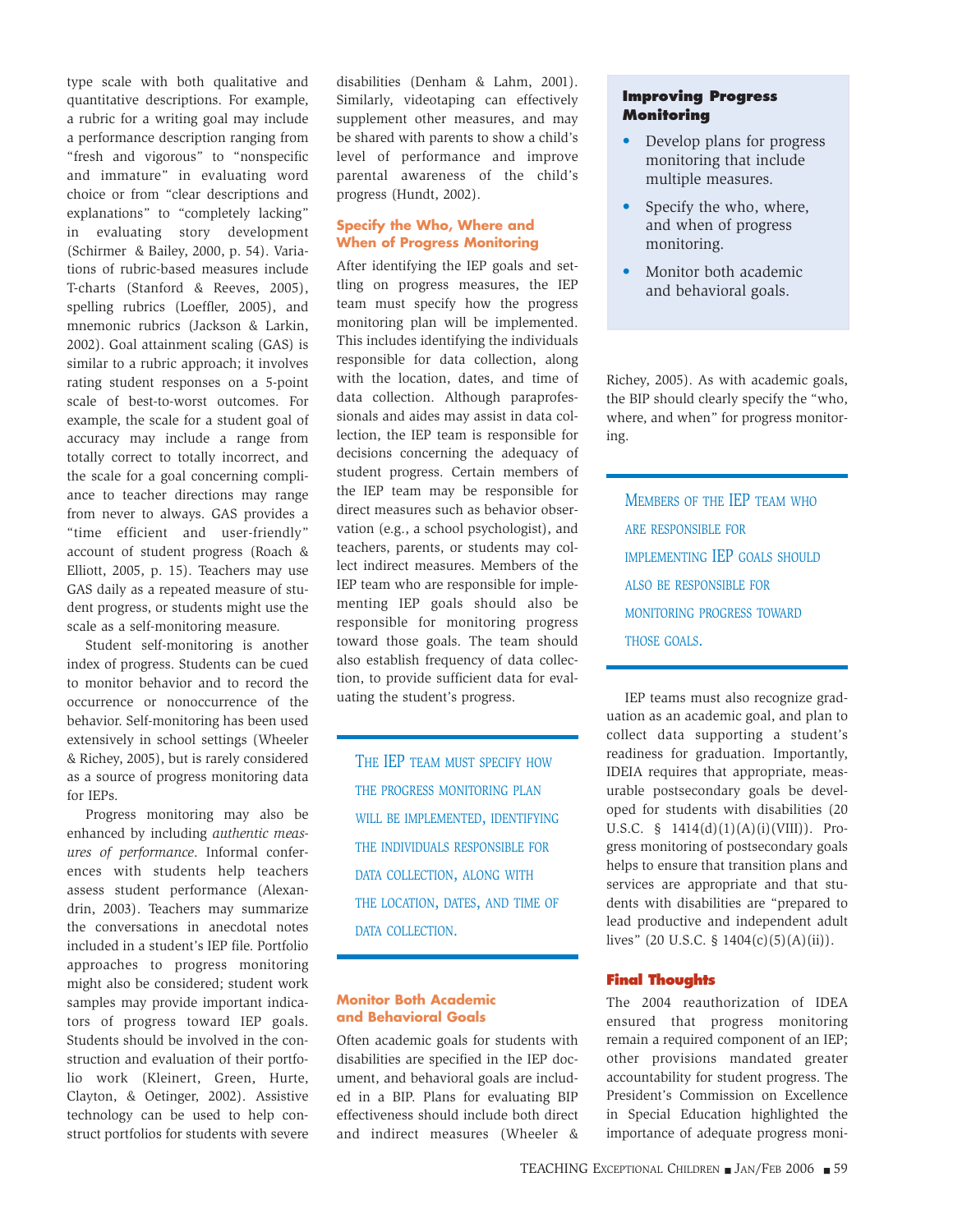toring in several findings. One recommendation was to increase a focus on results: "IDEA will only fulfill its intended purpose if it raises its expectations for students and becomes results-oriented . . . judged by the opportunities it provides and the outcomes achieved by each child" (President's Commission on Excellence in Special Education, 2002, p. 8).

Progress monitoring is a vital component of an IEP and essential to evaluating the appropriateness of a child's program. By improving progress monitoring, IEP teams will ensure that the educational programs developed for students with disabilities will be meaningful and beneficial.

#### **References**

- Alexandrin, J. R. (2003). Using continuous, constructive classroom evaluations. *TEACHING Exceptional Children, 36*(1), 52–57.
- Alta Loma Elementary School, 102 LRP 31876 (SEA CA 2002).
- Bartlett, L. D., Weisenstein, G. R., & Etscheidt, S. (2002). *Successful inclusion for educational leaders*. Upper Saddle River, NJ: Prentice-Hall.
- Black River Falls School District, 40 IDELR 163 (SEA WI 2004).
- Code of Federal Regulations (1999). Assistance to States for the Education of Children with Disabilities and the Early Intervention Program for Infants and Toddlers with Disabilities; Final Regulations. Washington, DC: U. S. Department of Education.
- Del Norte County Unified School District, 33 IDELR 50 (SEA CA 2000).
- Denham, A., & Lahm, E. A. (2001). Using technology to construct alternate portfolios for students with moderate to severe disabilities. *TEACHING Exceptional Children, 33*(5), 10–17.
- Escambia County Public School System, 42 IDELR 248 (SEA AL 2004).
- Hargrove, L. J., Church, K. L., Yssel, N., & Koch, K. (2002). Curriculum-based assessment: Reading and state academic standards. *Preventing School Failure, 46*(4), 48–51.
- Hundt, T. A. (2002).Videotaping young children in the classroom: Parents as partners. *TEACHING Exceptional Children, 34*(3), 38–43.
- Individuals With Disabilities Education Act, 20 U.S.C. § 1400 to 1491 (1997).
- Individuals With Disabilities Education Improvement Act, 20 U.S.C. § 1400 to 1482 (2004).
- Jackson, C. W., & Larkin, M. J. (2002). RUBRIC: Teaching students to use grading

rubrics. *TEACHING Exceptional Children, 35*(1), 40–45.

- Jones, C. J. (2001). Teacher-friendly curriculum-based assessment in spelling. *TEACH-ING Exceptional Children, 34*(2), 32–38.
- Kevin T. v. Elmhurst Community School District No. 205, 36 IDELR 202 (ND IL 2001).
- Kleinert, H., Green, P., Hurte, M., Clayton, J. & Oetinger, C. (2002). Creating and using meaningful alternate assessments. *TEACH-ING Exceptional Children, 34*(4), 40–47.
- Linn-Mar Community School District v. Grant Wood Area Education Agency 10, 41 IDELR 24 (SEA IA 2004).
- Loeffler, K. A. (2005). No more Friday spelling tests? An alternative spelling assessment for students with learning disabilities. *TEACHING Exceptional Children, 37*(4), 24–27.
- Maag, J. W. (2004). *Behavior management: From theoretical implications to practical applications* (2nd ed.). Belmont, CA: Wadsworth.
- Mason City Community School District v. Northern Trails Area Education Agency 2, 36 IDELR 50 (SEA IA 2001).
- Peck, A., & Scarpati, S. (2005). Instruction and assessment. *TEACHING Exceptional Children, 37*(4), 7.
- Pemberton, J. B. (2003). Communicating academic progress as an integral part of assessment. *TEACHING Exceptional Children, 35*(4), 16-20.
- Pennsbury School District, 102 LRP 10466 (SEA PA 2000).
- President's Commission on Excellence in Special Education (2002). *A new era: Revitalizing special education for children and their families*. Washington, DC: U.S. Department of Education.
- Rio Rancho Public Schools, 40 IDELR 140 (SEA NM 2003).
- Roach, A. T., & Elliott, S. N. (2005). Goal attainment scaling: An efficient and effective approach to monitoring student progress. *TEACHING Exceptional Children, 37*(4), 8–17.
- Schirmer, B. R., & Bailey, J. (2000). Writing assessment rubric: An instructional approach for struggling writers. *TEACH-ING Exceptional Children, 33*(1), 52–58.
- Shinn, M. M., & Shinn, M. R. (2001). Curriculum-based measurement: Cheaper, faster, and better assessment of students with learning disabilities. In L. Denti and P. Tefft-Cousin (Eds.), *New ways of looking at learning disabilities: Connections to classroom practice*. Denver, CO: Love.
- Sioux City Community School District v. Western Hills Area Education Agency 12, 103 LRP 37969 (SEA IA 2003).
- Stanford, P., & Reeves, S. (2005). Assessment that drives instruction. *TEACHING Exceptional Children, 37*(4), 18–22.
- West Des Moines Community School District and Heartland Area Education Agency, 36 IDELR 222 (SEA IA 2002).
- Wheeler, J. J., & Richey, D. D. (2005). *Behavior management: Principles and practices of positive behavior supports*. Upper Saddle River, NJ: Merrill Prentice-Hall.
- Yell, M. (1998). *The law and special education*. Upper Saddle River, NJ: Prentice-Hall.
- Zelin, G. M. (2000). *Educational benefit and meaningful progress under the new IDEA*. Paper presented at the Fourth Annual Iowa Special Education Law Conference, Des Moines, IA.

**Susan K. Etscheidt** *(CEC IA Federation), Associate Professor, Department of Special Education, University of Northern Iowa, Cedar Falls.*

*Address correspondence to Susan K. Etscheidt, University of Northern Iowa, 655 Schindler Education Center, Cedar Falls, IA 50614 (e-mail: susan.etscheidt@uni.edu).*

TEACHING Exceptional Children, *Vol. 38, No. 3, pp. 56–60*

*Copyright 2006 CEC.*

### **University of Maryland**

Master's Program in Special Education (severe disabilities/autism spectrum disorders)

The University of Maryland (MD) Department of Special Education is inviting applicants interested in pursuing a master's degree in special education with an emphasis in AUTISM SPECTRUM DISORDERS and severe disabilities. The department is nationally ranked as one of the top ten programs in special education. Excellent opportunity for competitive funding (tuition & stipends) for full and part-time students is available. Applications are accepted on a continuous basis. For more information: Dr. Andrew Egel, Project Director, Autism Personnel Preparation Grant, Department of Special Education, University of Maryland, 1308 Benjamin Bldg., College Park, MD 20742.

Phone: (301) 405-6486 or (301) 405-6514 E-mail: aegel@umd.edu

The University of Maryland has a strong commitment to diversity and actively seeks applicants from underrepresented groups including individuals with disabilities.